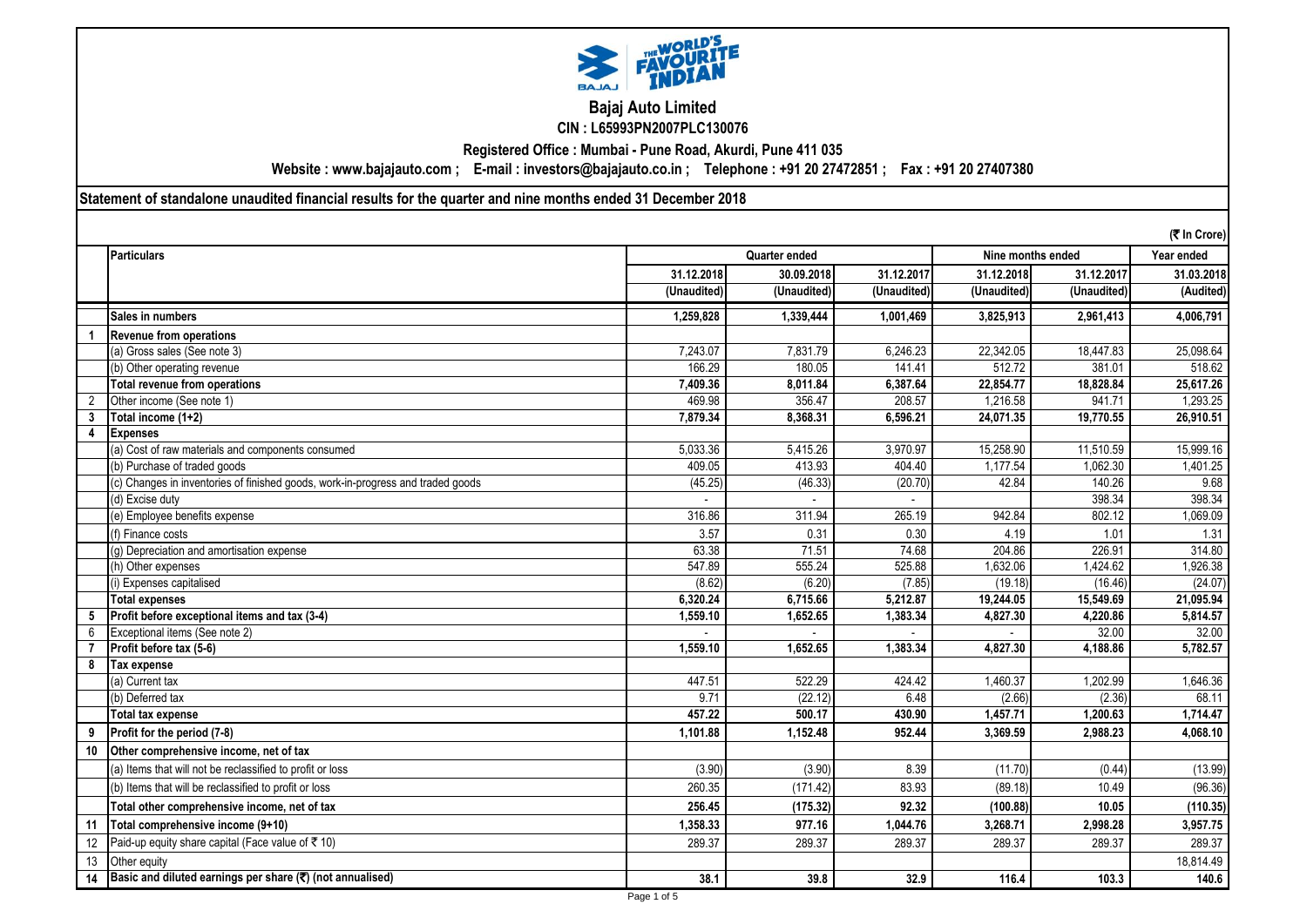## **Notes :**

#### 1 Other income includes following -

|                    |               |             |             |                   |             | (₹ In Crore) |
|--------------------|---------------|-------------|-------------|-------------------|-------------|--------------|
| <b>Particulars</b> | Quarter ended |             |             | Nine months ended | Year ended  |              |
|                    | 31.12.2018    | 30.09.2018  | 31.12.2017  | 31.12.2018        | 31.12.2017  | 31.03.2018   |
|                    | (Unaudited)   | (Unaudited) | (Unaudited) | (Unaudited)       | (Unaudited) | (Audited)    |
| Investment income  | 362.60        | 297.54      | 161.47      | 996.20            | 797.01      | .088.26      |
| <b>Others</b>      | 107.38        | 58.93       | 47.10       | 220.38            | 144.70      | 204.99       |

2 Exceptional items represent a one time payment to dealers to compensate them for any losses incurred on introduction of GST as a result of pre-GST inventory held on 30 June 2017.

3 Post the applicability of GST with effect from 1 July 2017, Sales are required to be disclosed net of GST. Accordingly, the Gross sales figures for the nine months ended 31 December 2018 are not comparable with the previous periods presented in the results.

4 The Company has opted to publish Extracts of the Unaudited/Audited Consolidated Financial Results, pursuant to option made available as per Regulation 33 of the SEBI (Listing Obligations and Disclosure Requirements) Requiations, 2015. These standalone financial results are available on the Company's website viz. www.bajajauto.com and on the websites of BSE (www.bseindia.com) and NSE (www.nseindia.com).

5 Figures for previous year / period have been regrouped wherever necessary.

6 The above results have been reviewed by the Audit Committee, approved by the Board of Directors in the meeting held on 30 January 2019 and subjected to a limited review by the statutory auditors.

> **By order of the Board of Directors For Bajaj Auto Limited**

Pune **Rahul Bajaj** Date: 30 January 2019 **Chairman**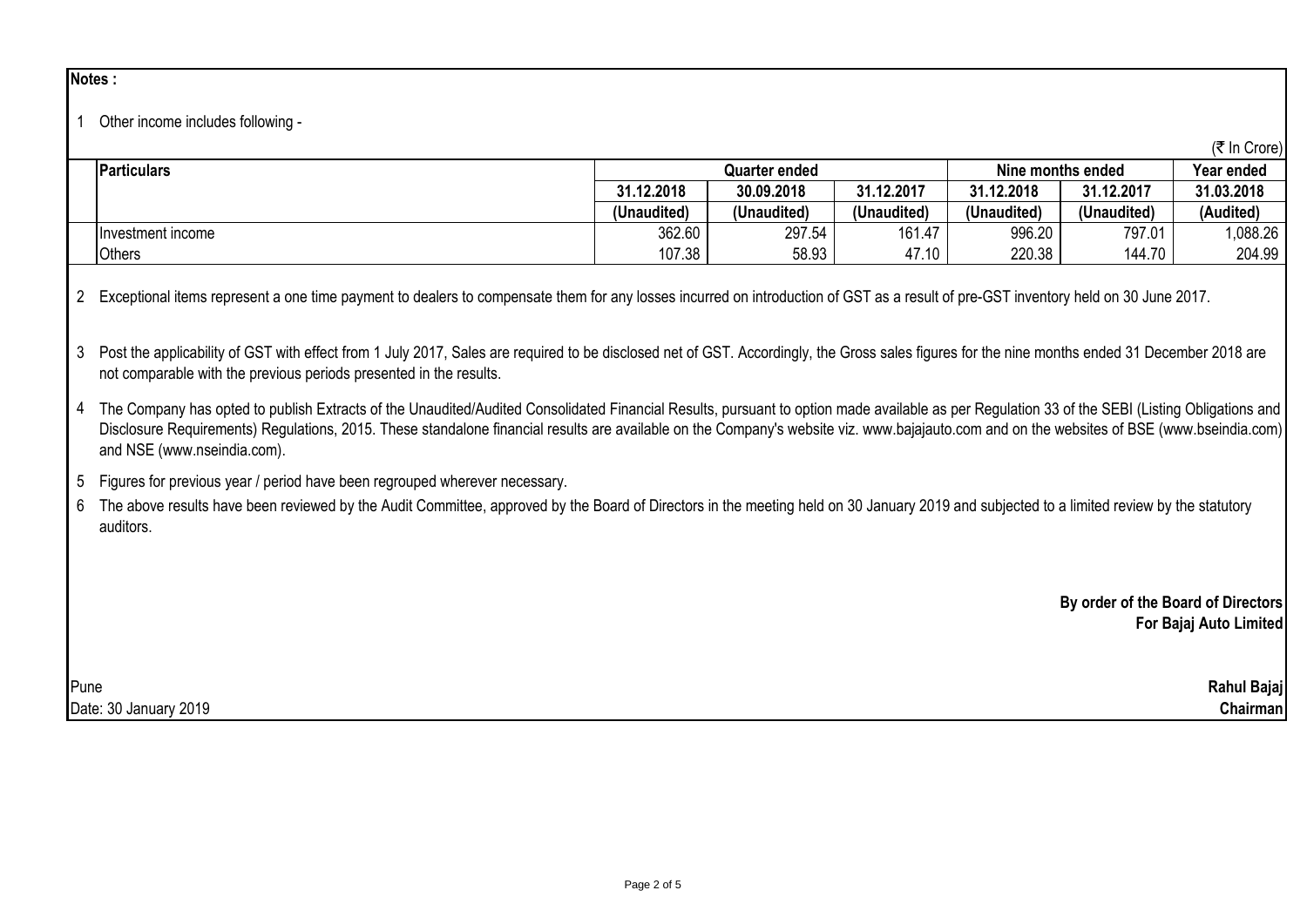

## **Bajaj Auto Limited CIN : L65993PN2007PLC130076**

**Registered Office : Mumbai - Pune Road, Akurdi, Pune 411 035**

**Website : www.bajajauto.com ; E-mail : investors@bajajauto.co.in ; Telephone : +91 20 27472851 ; Fax : +91 20 27407380**

### **Statement of consolidated unaudited financial results for the quarter and nine months ended 31 December 2018**

|                |                                                                                 |                |               |                          |                   |             | (₹ In Crore) |
|----------------|---------------------------------------------------------------------------------|----------------|---------------|--------------------------|-------------------|-------------|--------------|
|                | <b>Particulars</b>                                                              |                | Quarter ended |                          | Nine months ended | Year ended  |              |
|                |                                                                                 | 31.12.2018     | 30.09.2018    | 31.12.2017               | 31.12.2018        | 31.12.2017  | 31.03.2018   |
|                |                                                                                 | (Unaudited)    | (Unaudited)   | (Unaudited)              | (Unaudited)       | (Unaudited) | (Audited)    |
| $\mathbf{1}$   | <b>Revenue from operations</b>                                                  |                |               |                          |                   |             |              |
|                | (a) Gross sales (See note 4)                                                    | 7,243.07       | 7,831.79      | 6.246.23                 | 22.342.05         | 18,447.83   | 25,098.64    |
|                | (b) Other operating revenue                                                     | 166.29         | 180.05        | 141.41                   | 512.72            | 381.01      | 518.62       |
|                | Total revenue from operations                                                   | 7.409.36       | 8,011.84      | 6,387.64                 | 22,854.77         | 18,828.84   | 25,617.26    |
| $\overline{2}$ | Other income (See note 2)                                                       | 469.98         | 356.47        | 207.58                   | 1,122.22          | 807.65      | 1,158.27     |
| 3              | Total income (1+2)                                                              | 7,879.34       | 8,368.31      | 6,595.22                 | 23,976.99         | 19,636.49   | 26,775.53    |
| 4              | <b>Expenses</b>                                                                 |                |               |                          |                   |             |              |
|                | (a) Cost of raw materials and components consumed                               | 5,033.36       | 5,415.26      | 3,970.97                 | 15,258.90         | 11,510.59   | 15,999.16    |
|                | (b) Purchase of traded goods                                                    | 409.05         | 413.93        | 404.40                   | 1,177.54          | 1,062.30    | 1,401.25     |
|                | (c) Changes in inventories of finished goods, work-in-progress and traded goods | (45.25)        | (46.33)       | (20.70)                  | 42.84             | 140.26      | 9.68         |
|                | (d) Excise duty                                                                 |                |               | $\overline{\phantom{a}}$ |                   | 398.34      | 398.34       |
|                | (e) Employee benefits expense                                                   | 317.31         | 312.40        | 265.49                   | 944.06            | 803.14      | 1,069.48     |
|                | (f) Finance costs                                                               | 3.57           | 0.31          | 0.30                     | 4.19              | 1.01        | 1.31         |
|                | (g) Depreciation and amortisation expense                                       | 63.38          | 71.51         | 74.68                    | 204.86            | 226.91      | 314.80       |
|                | (h) Other expenses                                                              | 548.16         | 555.54        | 526.42                   | 1,633.27          | 1,425.78    | 1,927.78     |
|                | (i) Expenses capitalised                                                        | (8.62)         | (6.20)        | (7.85)                   | (19.18)           | (16.46)     | (24.07)      |
|                | <b>Total expenses</b>                                                           | 6,320.96       | 6,716.42      | 5,213.71                 | 19,246.48         | 15,551.87   | 21,097.73    |
| 5              | Share of profits of associate                                                   | 119.61         | 104.85        | 62.53                    | 246.31            | 191.48      | 287.61       |
| 6              | Profit before exceptional items and tax (3-4+5)                                 | 1,677.99       | 1,756.74      | 1,444.04                 | 4,976.82          | 4,276.10    | 5,965.41     |
|                | Exceptional items (See note 3)                                                  |                |               |                          |                   | 32.00       | 32.00        |
| 8              | Profit before tax (6-7)                                                         | 1.677.99       | 1,756.74      | 1.444.04                 | 4,976.82          | 4,244.10    | 5,933.41     |
| 9              | <b>Tax expense</b>                                                              |                |               |                          |                   |             |              |
|                | (a) Current tax                                                                 | 447.51         | 522.29        | 424.42                   | 1,460.37          | 1,202.99    | 1,646.36     |
|                | (b) Deferred tax                                                                | 9.71           | (22.12)       | 6.48                     | (2.66)            | (2.36)      | 68.11        |
|                | Total tax expense                                                               | 457.22         | 500.17        | 430.90                   | 1,457.71          | 1,200.63    | 1,714.47     |
| 10             | Profit after tax (8-9)                                                          | 1,220.77       | 1,256.57      | 1,013.14                 | 3,519.11          | 3,043.47    | 4,218.94     |
| 11             | Profit attributable to non-controlling interest                                 |                |               | (0.02)                   | (0.01)            | (0.01)      | (0.01)       |
| 12             | Profit for the period (10-11)                                                   | 1,220.77       | 1,256.57      | 1,013.16                 | 3,519.12          | 3,043.48    | 4,218.95     |
| 13             | Other comprehensive income, net of tax                                          |                |               |                          |                   |             |              |
|                | (a) Items that will not be reclassified to profit or loss                       | (3.90)         | (3.90)        | 8.39                     | (11.70)           | (0.44)      | (13.34)      |
|                | (b) Items that will be reclassified to profit or loss                           | 123.92         | (53.01)       | 66.89                    | (132.96)          | 246.08      | 251.08       |
|                | Total other comprehensive income, net of tax                                    | 120.02         | (56.91)       | 75.28                    | (144.66)          | 245.64      | 237.74       |
| 14             | Total comprehensive income (12+13)                                              | 1.340.79       | 1,199.66      | 1,088.44                 | 3,374.46          | 3,289.12    | 4,456.69     |
|                |                                                                                 |                |               |                          |                   |             |              |
| 15             | Profit attributable to:                                                         |                |               |                          |                   |             |              |
|                | Owners of the company                                                           | 1,220.77       | 1,256.57      | 1,013.16                 | 3,519.12          | 3,043.48    | 4,218.95     |
|                | Non-controlling interests                                                       | -              | $\sim$        | (0.02)                   | (0.01)            | (0.01)      | (0.01)       |
|                |                                                                                 |                |               |                          |                   |             |              |
|                | 16 Total comprehensive income attributable to:                                  |                |               |                          |                   |             |              |
|                | Owners of the company                                                           | 1,340.79       | 1,199.66      | 1,088.44                 | 3,374.46          | 3,289.12    | 4,456.69     |
|                | Non-controlling interests                                                       | $\overline{a}$ | $\sim$        | (0.02)                   | (0.01)            | (0.01)      | (0.01)       |
|                |                                                                                 |                |               |                          |                   |             |              |
| 17             | Paid-up equity share capital (Face value of ₹ 10)                               | 289.37         | 289.37        | 289.37                   | 289.37            | 289.37      | 289.37       |
| 18             | Other equity                                                                    |                |               |                          |                   |             | 20,135.87    |
| 19             | Basic and diluted earnings per share (₹) (not annualised)                       | 42.2           | 43.4          | 35.0                     | 121.6             | 105.2       | 145.8        |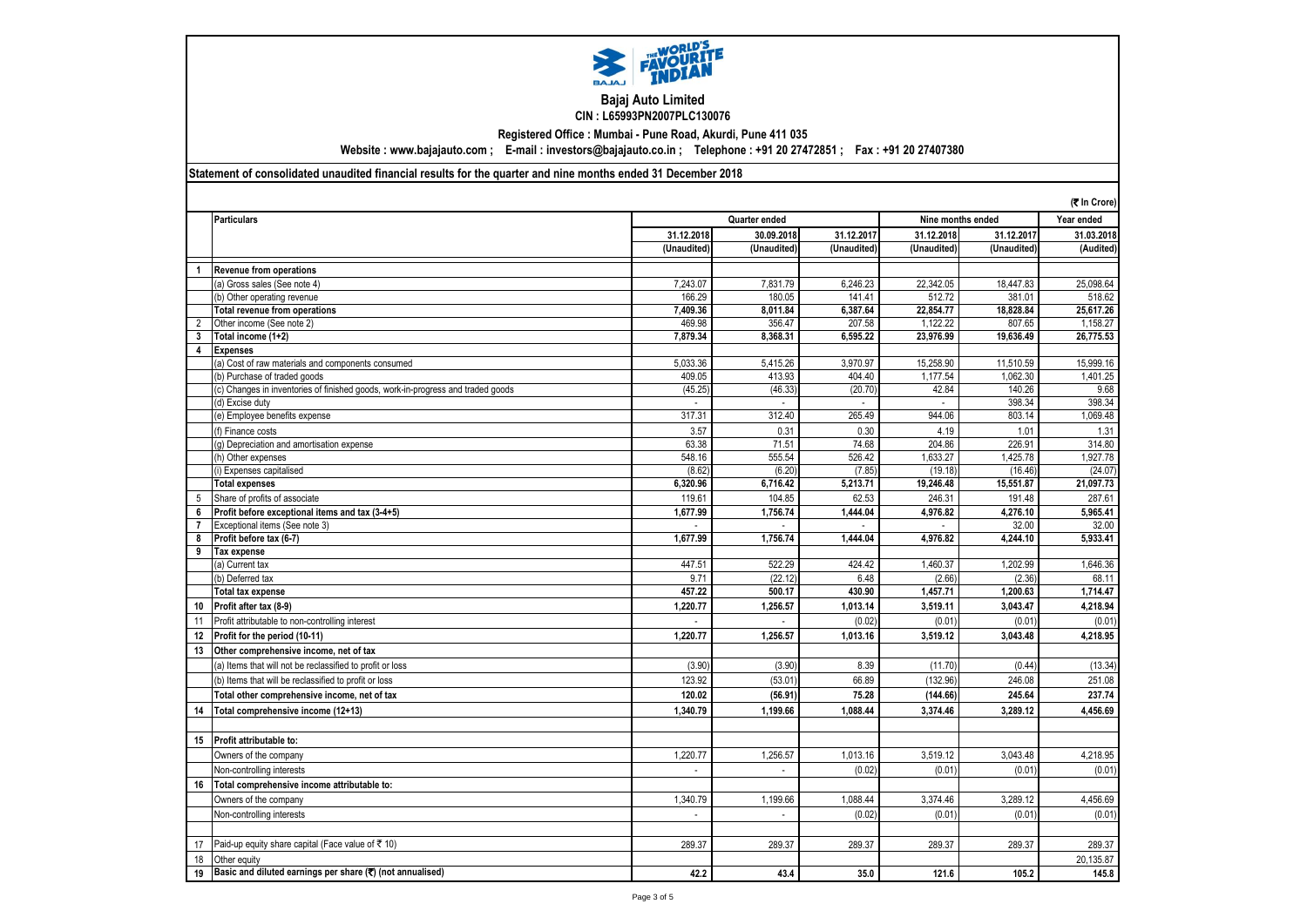| Segment-wise revenue, results and capital employed (consolidated) |                                             |                                           |             |             |             |             |              |
|-------------------------------------------------------------------|---------------------------------------------|-------------------------------------------|-------------|-------------|-------------|-------------|--------------|
|                                                                   |                                             |                                           |             |             |             |             | (₹ In Crore) |
|                                                                   | <b>Particulars</b>                          | <b>Quarter ended</b><br>Nine months ended |             |             |             |             |              |
|                                                                   |                                             | 31.12.2018                                | 30.09.2018  | 31.12.2017  | 31.12.2018  | 31.12.2017  | 31.03.2018   |
|                                                                   |                                             | (Unaudited)                               | (Unaudited) | (Unaudited) | (Unaudited) | (Unaudited) | (Audited)    |
|                                                                   |                                             |                                           |             |             |             |             |              |
|                                                                   | <b>Segment revenue</b>                      |                                           |             |             |             |             |              |
|                                                                   | Automotive                                  | 7,516.74                                  | 8,070.77    | 6,433.75    | 23,075.15   | 18,974.55   | 25,822.34    |
|                                                                   | Investments                                 | 362.60                                    | 297.54      | 161.47      | 901.84      | 661.94      | 953.19       |
|                                                                   | <b>Total</b>                                | 7,879.34                                  | 8,368.31    | 6,595.22    | 23,976.99   | 19,636.49   | 26,775.53    |
| $\overline{\mathbf{2}}$                                           | Segment profit before tax and finance costs |                                           |             |             |             |             |              |
|                                                                   | Automotive                                  | 1,319.64                                  | 1,460.18    | 1,283.41    | 4,081.21    | 3,584.78    | 4,983.66     |
|                                                                   | Investments                                 | 361.92                                    | 296.87      | 160.93      | 899.80      | 660.33      | 951.06       |
|                                                                   | Total                                       | 1,681.56                                  | 1,757.05    | 1,444.34    | 4,981.01    | 4,245.11    | 5,934.72     |
|                                                                   | Less: Finance costs                         | 3.57                                      | 0.31        | 0.30        | 4.19        | 1.01        | 1.31         |
|                                                                   | Total profit before tax                     | 1,677.99                                  | 1,756.74    | 1,444.04    | 4,976.82    | 4,244.10    | 5,933.41     |
| د                                                                 | <b>Capital employed</b>                     |                                           |             |             |             |             |              |
|                                                                   | <b>Segment assets</b>                       |                                           |             |             |             |             |              |
|                                                                   | Automotive                                  | 8.949.27                                  | 9,252.91    | 8,414.94    | 8,949.27    | 8,414.94    | 8,032.04     |
|                                                                   | Investments                                 | 17,206.46                                 | 16,877.71   | 14,655.29   | 17,206.46   | 14,655.29   | 16,670.30    |
|                                                                   | Unallocable                                 | 465.83                                    | 438.66      | 421.93      | 465.83      | 421.93      | 438.66       |
|                                                                   | Sub-total                                   | 26,621.56                                 | 26,569.28   | 23,492.16   | 26,621.56   | 23,492.16   | 25,141.00    |
|                                                                   | <b>Segment liabilities</b>                  |                                           |             |             |             |             |              |
|                                                                   | Automotive                                  | 4,444.00                                  | 5,618.08    | 3,722.93    | 4,444.00    | 3,722.93    | 4,206.55     |
|                                                                   | Investments                                 |                                           |             |             |             |             |              |
|                                                                   | Unallocable                                 | 15.74                                     | 277.70      | 24.54       | 15.74       | 24.54       | 15.74        |
|                                                                   | Sub-total                                   | 4,459.74                                  | 5,895.78    | 3,747.47    | 4,459.74    | 3,747.47    | 4,222.29     |
|                                                                   | Capital employed                            |                                           |             |             |             |             |              |
|                                                                   | Automotive                                  | 4,505.27                                  | 3,634.83    | 4,692.01    | 4,505.27    | 4,692.01    | 3,825.49     |
|                                                                   | Investments                                 | 17,206.46                                 | 16,877.71   | 14,655.29   | 17,206.46   | 14,655.29   | 16,670.30    |
|                                                                   | Unallocable                                 | 450.09                                    | 160.96      | 397.39      | 450.09      | 397.39      | 422.92       |
|                                                                   | Total                                       | 22,161.82                                 | 20,673.50   | 19,744.69   | 22,161.82   | 19,744.69   | 20,918.71    |